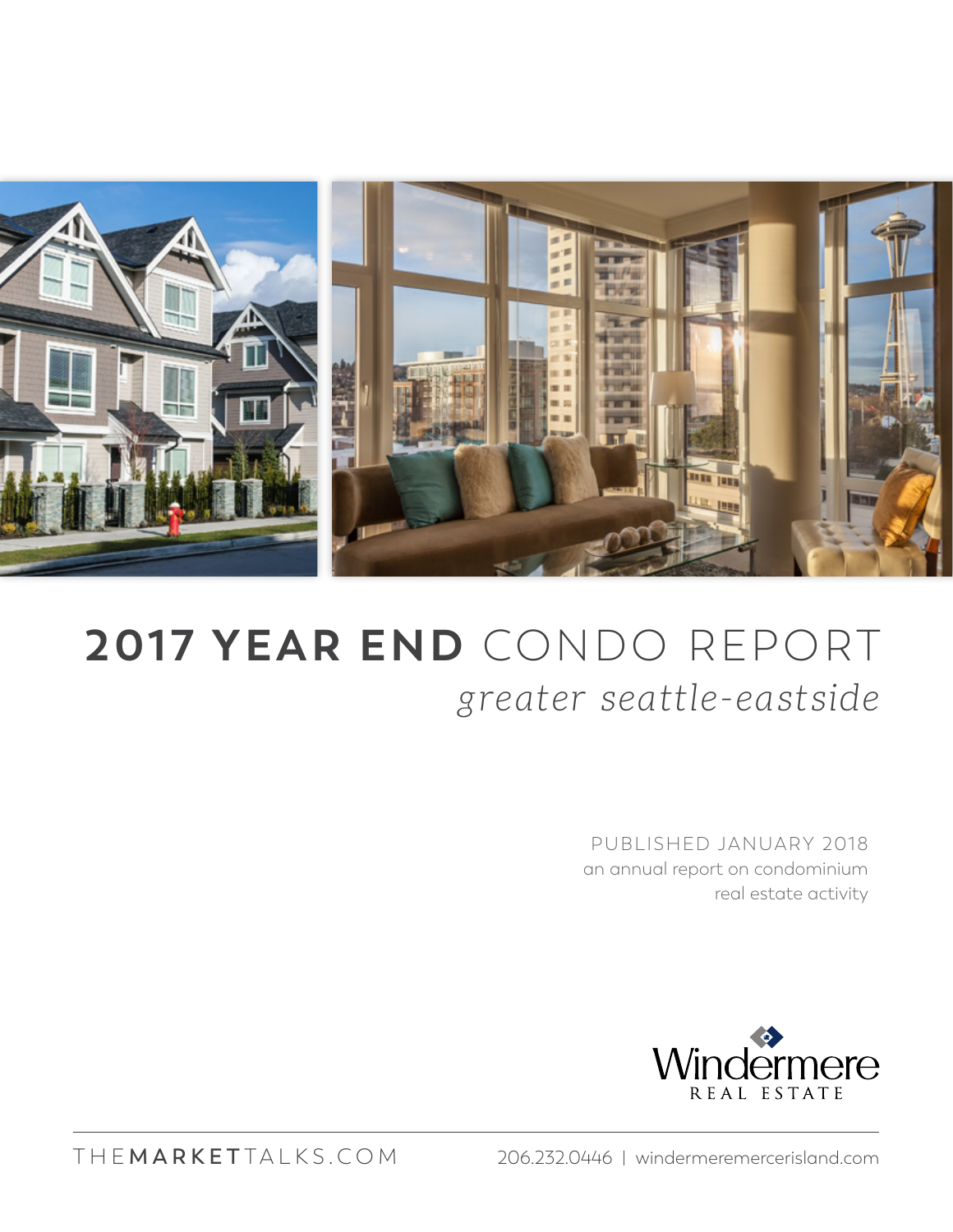## **2017 SEATTLE CONDO** *year in review*

|                                              |                  | studio one bed      | 2 bed              | $3+$ bed       |  |  |  |
|----------------------------------------------|------------------|---------------------|--------------------|----------------|--|--|--|
| <b>WEST SEATTLE</b>                          |                  |                     |                    |                |  |  |  |
| $#$ sold                                     | 5                | 66                  | 121                | 10             |  |  |  |
| price                                        | \$239,940        | \$311,317           | \$461,585          | \$805,090      |  |  |  |
| size                                         | 507              | 660                 | 1,090              | 1,756          |  |  |  |
| $$$ /sqft                                    | \$473            | \$472               | \$424              | \$459          |  |  |  |
|                                              |                  |                     |                    |                |  |  |  |
| <b>LECSHI, MOUNT BAKER &amp; SEWARD PARK</b> |                  |                     |                    |                |  |  |  |
| # sold                                       | 2                | $\overline{16}$     | 16                 | 2              |  |  |  |
| price                                        | \$105,000        | \$289,947           | \$405,709          | \$365,500      |  |  |  |
| size                                         | 383              | 652                 | 1,046              | 1,285          |  |  |  |
| $$$ /sqft                                    | \$275            | \$445               | \$388              | \$284          |  |  |  |
| <b>SODO-BEACON HILL</b>                      |                  |                     |                    |                |  |  |  |
| # sold                                       | 1                | 3                   | 36                 | 3              |  |  |  |
| price                                        | \$200,000        | \$263,633           | \$375,443          | \$511,500      |  |  |  |
| size                                         | 417              | 622                 | 1,035              | 1,507          |  |  |  |
| \$/sq ft                                     | \$480            | \$424               | \$363              | \$339          |  |  |  |
|                                              |                  |                     |                    |                |  |  |  |
| <b>MADISON PARK &amp; CAPITOL HILL</b>       |                  |                     |                    |                |  |  |  |
| # sold                                       | 47               | 329                 | 267                | 25             |  |  |  |
| price                                        | \$286,837        | \$426,099           | \$638,586          | \$1,138,424    |  |  |  |
| size                                         | 433              | 652                 | 1,037              | 1,895          |  |  |  |
| \$/sa ft                                     | \$662            | \$654               | \$616              | \$601          |  |  |  |
|                                              |                  |                     |                    |                |  |  |  |
| <b>QUEEN ANNE &amp; MAGNOLIA</b>             |                  |                     |                    |                |  |  |  |
| # sold                                       | 24               | 207                 | 243                | 27             |  |  |  |
| price                                        | \$326,665        | \$403,571           | \$604,409          | \$866,213      |  |  |  |
| size                                         | 516              | 678                 | 1,137              | 1,734          |  |  |  |
| $$$ /sq ft                                   | \$633            | \$596               | \$532              | \$500          |  |  |  |
| <b>DOWNTOWN SEATTLE &amp; BELLTOWN</b>       |                  |                     |                    |                |  |  |  |
|                                              |                  |                     |                    |                |  |  |  |
| $#$ sold                                     | 44               | 296                 | 183                | 6              |  |  |  |
| price                                        |                  | \$494,554 \$593,792 | \$1,171,187        | \$1,900,833    |  |  |  |
| size                                         | 696              | 810                 | 1,389              | 2,149          |  |  |  |
| $s/sq$ ft                                    | \$710            | \$733               | \$843              | \$885          |  |  |  |
| <b>BALLARD &amp; GREENLAKE</b>               |                  |                     |                    |                |  |  |  |
| # sold                                       | 22               | 250                 | 234                | 14             |  |  |  |
| price                                        | \$259,814        | \$377,778           | \$468,953          | \$560,577      |  |  |  |
| size                                         | 439              | 681                 | 964                | 1,423          |  |  |  |
| $s/sq$ ft                                    | \$593            | \$555               | \$486              | \$394          |  |  |  |
| <b>NORTH SEATTLE</b>                         |                  |                     |                    |                |  |  |  |
|                                              |                  |                     |                    |                |  |  |  |
| # sold<br>price                              | 9                | 84                  | 162                | 58             |  |  |  |
| size                                         | \$253,472<br>419 | \$304,196<br>696    | \$447,946<br>1,142 | \$814,390      |  |  |  |
| $$$ /saft                                    | \$605            | \$437               | \$392              | 1,761<br>\$462 |  |  |  |
|                                              |                  |                     |                    |                |  |  |  |
| <b>RICHMOND BEACH &amp; SHORELINE</b>        |                  |                     |                    |                |  |  |  |
| $#$ sold                                     | 1                | 16                  | 47                 | 25             |  |  |  |
| price                                        | \$1,129,000      | \$189,105           | \$320,431          | \$586,356      |  |  |  |
| size                                         | 3,457            | 610                 | 1,050              | 1,984          |  |  |  |
| $$$ /sqft                                    | \$327            | \$310               | \$305              | \$295          |  |  |  |

*median price*







*© Copyright 2011-2018 Windermere Real Estate/Mercer Island. Information and statistics derived from Northwest Multiple Listing Service.*

THE**MARKET**TALKS.COM Residential & condo data for Seattle & the Eastside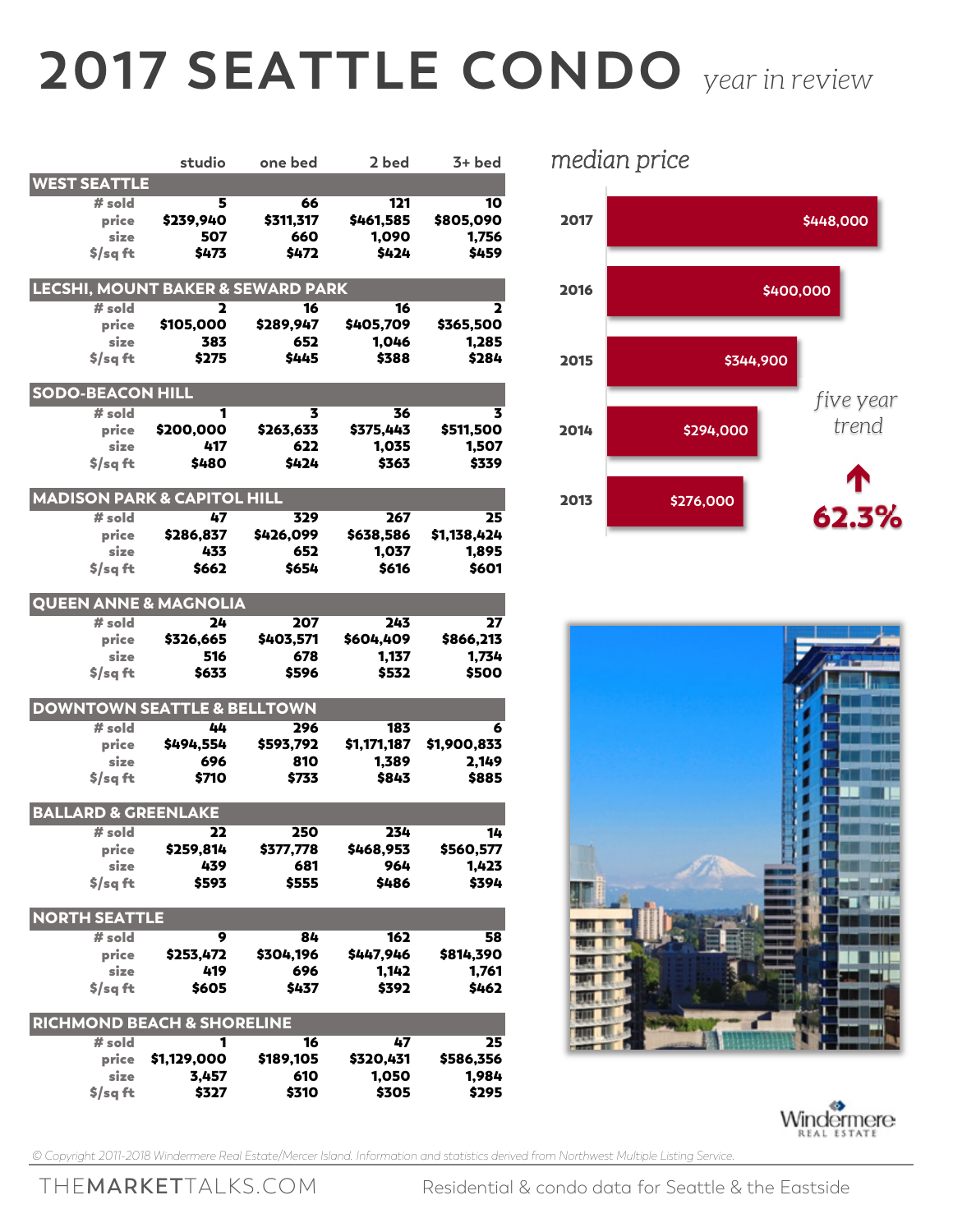## **2017 EASTSIDE CONDO** *year in review*

|                                  | studio           | one bed          | 2 bed              | $3+$ bed             |
|----------------------------------|------------------|------------------|--------------------|----------------------|
| <b>SOUTH BELLEVUE</b>            |                  |                  |                    |                      |
| # sold                           | 1                | 32               | 191                | 103                  |
| price                            | \$300,000        | \$250,787        | \$385,870          | \$573,587            |
| size                             | 874              | 734              | 1,100              | 1,645                |
| $$$ /sqft                        | \$343            | \$341            | \$351              | \$349                |
| <b>MERCER ISLAND</b>             |                  |                  |                    |                      |
| $#$ sold                         | 1                | 13               | 36                 | 5                    |
| price                            | \$252,000        | \$343,377        | \$500.127          | \$810,200            |
| size                             | 457              | 777              | 1,180              | 2,341                |
| $$$ /sq ft                       | \$551            | \$442            | \$424              | \$346                |
|                                  |                  |                  |                    |                      |
| <b>WEST BELLEVUE</b>             |                  |                  |                    |                      |
| # sold                           | 9                | 66               | 174                | 27                   |
| price<br>size                    | \$377,889<br>523 | \$545,058<br>865 | \$822,878<br>1,364 | \$1,070,130<br>1,962 |
| $$$ /sq ft                       | \$723            | \$630            | \$603              | \$545                |
|                                  |                  |                  |                    |                      |
| <b>EAST BELLEVUE</b>             |                  |                  |                    |                      |
| $#$ sold                         | 2                | 63               | 249                | 135                  |
| price                            | \$444,750        | \$266,344        | \$433,217          | \$688,868            |
| size                             | 865              | 742              | 1,134              | 1,694                |
| $$$ /sq ft                       | \$514            | \$359            | \$382              | \$407                |
| <b>EAST LAKE SAMMAMISH</b>       |                  |                  |                    |                      |
| # sold                           | 5                | 58               | 282                | 173                  |
| price                            | \$121,790        | \$282,690        | \$405,998          | \$551,985            |
| size                             | 302              | 821              | 1,239              | 1,604                |
| $$$ /sq ft                       | \$403            | \$344            | \$328              | \$344                |
| <b>REDMOND</b>                   |                  |                  |                    |                      |
| $#$ sold                         | 1                | 33               | 161                | 97                   |
| price                            | \$275,000        | \$310,205        | \$450,157          | \$590,836            |
| size                             | 420              | 700              | 1,151              | 1,561                |
| $$$ /sq ft                       | \$655            | \$443            | \$391              | \$379                |
| KIRKLAND                         |                  |                  |                    |                      |
| # sold                           | 6                | 69               | 234                | 90                   |
| price                            | \$222,733        | \$368,681        | \$623,507          | \$1,095,817          |
| size                             | 436              | 745              | 1,254              | 2,308                |
| $$$ /sqft                        | \$511            | \$495            | \$497              | \$475                |
| <b>JUANITA &amp; WOODINVILLE</b> |                  |                  |                    |                      |
| $#$ sold                         | 1                | 112              | 357                | 107                  |
| price                            | \$263,500        | \$221,198        | \$323,632          | \$446,314            |
| size                             | 938              | 705              | 1,019              | 1,466                |
| $$$ /saft                        | \$281            | \$314            | \$318              | \$304                |
|                                  |                  |                  |                    |                      |
| <b>LAKE FOREST PARK</b>          |                  |                  |                    |                      |
| # sold                           | 3                | 22               | 55                 | 15                   |
| price                            | \$112,667        | \$200,564        | \$297,744          | \$434,406            |
| size                             | 192              | 675              | 1,045              | 1,511                |
| $$$ /sqft                        | \$586            | \$297            | \$285              | \$288                |

*median price*







*© Copyright 2011-2018 Windermere Real Estate/Mercer Island. Information and statistics derived from Northwest Multiple Listing Service.*

THE**MARKET**TALKS.COM Residential & condo data for Seattle & the Eastside